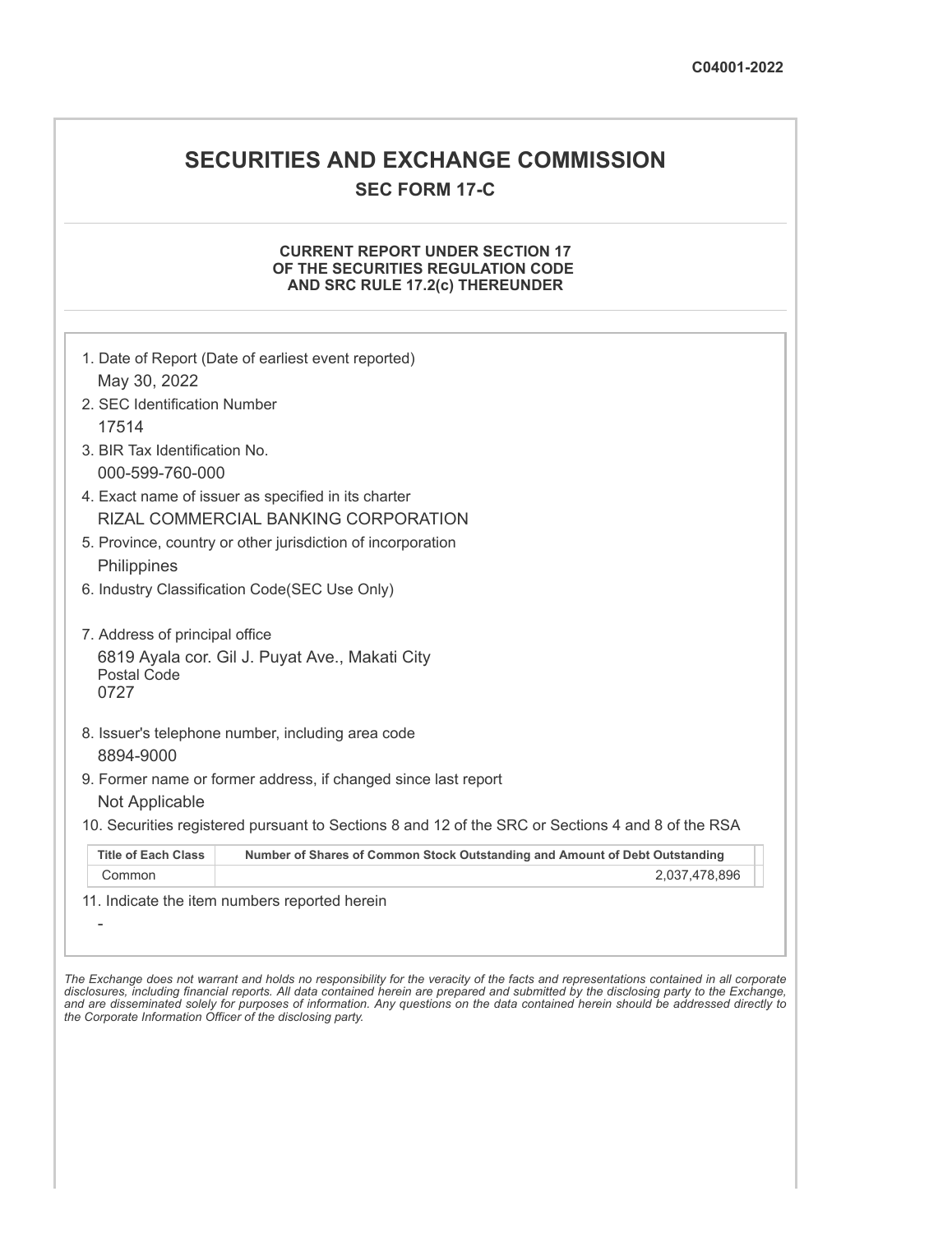

# **Rizal Commercial Banking Corporation RCB**

**PSE Disclosure Form 4-30 - Material Information/Transactions** *References: SRC Rule 17 (SEC Form 17-C) and Sections 4.1 and 4.4 of the Revised Disclosure Rules*

**Subject of the Disclosure**

Significant item approved by the Board of Directors at the regular meeting held on May 30, 2022

### **Background/Description of the Disclosure**

Please be advised of the significant item below approved by the Board of Directors at the regular meeting held on May 30, 2022.

1. Cash Dividend Declaration on Convertible Preferred Shares

The declaration covers cash dividends for the Bank's convertible preferred shares amounting to P0.07482 (US\$0.00143) per share or a total of P20,008.44 (US\$383.38 @ P52.190). The cash dividend is payable to holders of convertible preferred shares as of June 21, 2022 (record date) and payable within 5 trading days from record date. The actual and final amount of the cash dividends may be lower if there are additional conversions to common stock prior to and up to June 21, 2022. The dollar equivalent of the cash dividend, however, would depend on the prevailing exchange rate on June 21, 2022.

The cash dividend is for unlisted preferred shares.

**Other Relevant Information**

Please see attached.

**Filed on behalf by:**

| <b>Name</b>        | Maria Cecilia Chaneco-Lonzon |
|--------------------|------------------------------|
| <b>Designation</b> | : Corporate Secretary        |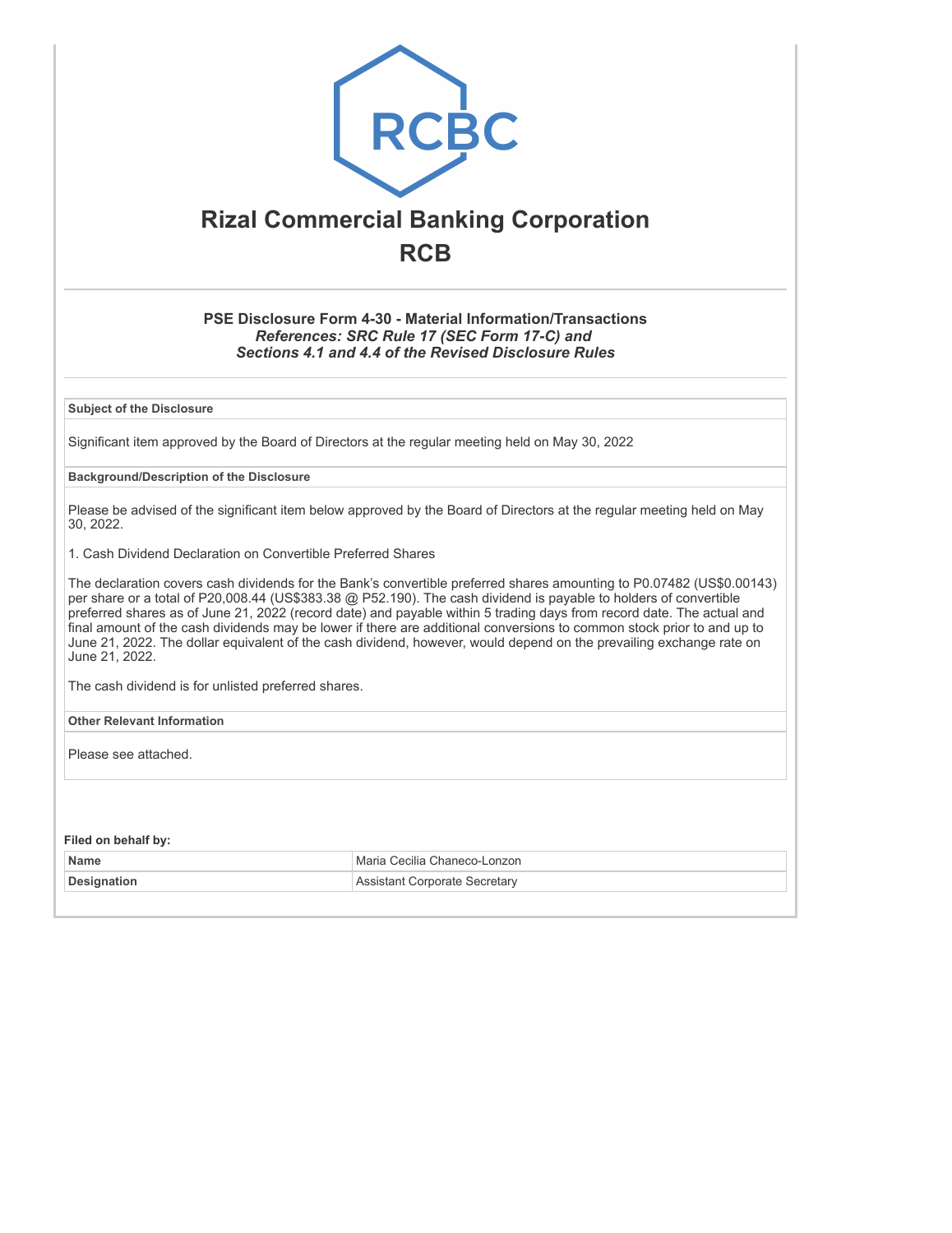#### **SECURITIES AND EXCHANGE COMMISSION SEC FORM 17-C**

**CURRENT REPORT UNDER SECTION 17 OF THE SECURITIES REGULATION CODE AND SRC RULE 17.2(c) THEREUNDER**

- 1. May 30, 2022 Date of Report (Date of earliest event reported)
- 2. SEC Identification Number 17514 3. BIR TIN 000-599-760-000
- 4. RIZAL COMMERCIAL BANKING CORPORATION Exact name of registrant as specified in its charter
- 5. Philippines  $\begin{array}{ccc} 6. & \begin{array}{ccc} \rule{0.2cm}{0.2cm} & \rule{0.2cm}{0.2cm} \rule{0.2cm}{0.2cm} \end{array} & \begin{array}{ccc} 6. & \begin{array}{ccc} \rule{0.2cm}{0.2cm} & \rule{0.2cm}{0.2cm} \rule{0.2cm}{0.2cm} \end{array} & \begin{array}{ccc} 3\text{ec Use only} \end{array} \end{array}$ Province, country or other jurisdiction of incorporation Industry Classification Code
- 7. 6819 Ayala cor. Gil J. Puyat Ave., Makati City 0727 Address of principal office extending the Postal Code
- 8. 8894-9000 Registrant's telephone number, including area code
- 9. Not Applicable Former name or former address, if changed since last report
- 10. Securities registered pursuant to Sections 4 and 8 of the RSA

|                                | Number of Shares of Common Stock   |
|--------------------------------|------------------------------------|
| Title of Each Class            | Outstanding and Amt. of Debt O/S   |
| Common Stock, P10.00 par value | 2,037,478,896 (as of May 30, 2022) |

11. Indicate the item numbers reported herein: Item 9

#### **Item 9. Other Events.**

Please be advised of the significant item below approved by the Board of Directors at the regular meeting held on May 30, 2022.

1. Cash Dividend Declaration on Convertible Preferred Shares

The declaration covers cash dividends for the Bank's convertible preferred shares amounting to P0.07482 (US\$0.00143) per share or a total of P20,008.44 (US\$383.38 @ P52.190). The cash dividend is payable to holders of convertible preferred shares as of June 21, 2022 (record date) and payable within 5 trading days from record date. The actual and final amount of the cash dividends may be lower if there are additional conversions to common stock prior to and up to June 21, 2022. The dollar equivalent of the cash dividend, however, would depend on the prevailing exchange rate on June 21, 2022.